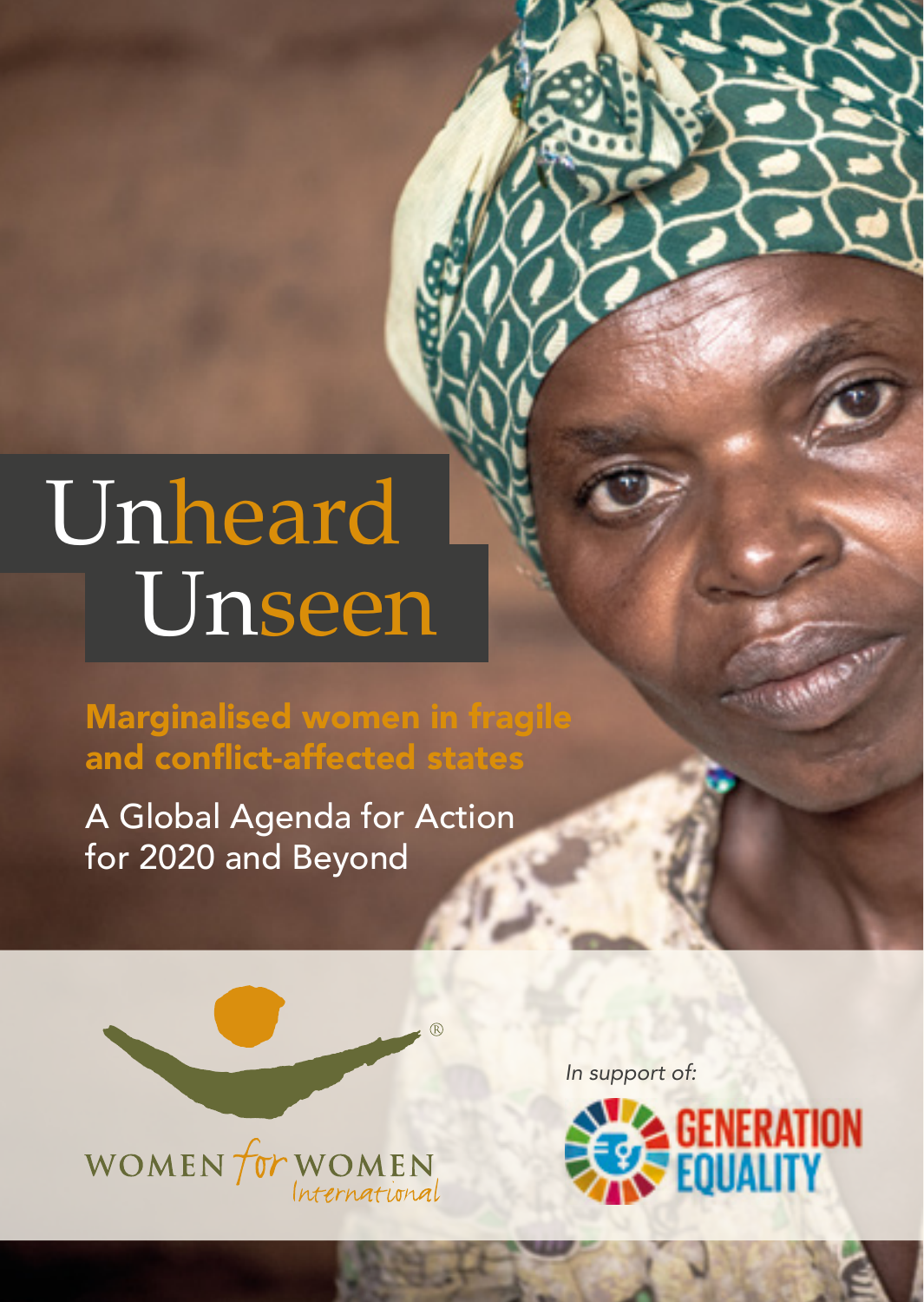# Unheard Unseen

## Women for Women International's Global Agenda for Action for 2020 and beyond.

"I want women to change, let it be known that women are also capable of doing things. Women should know their rights and understand that they are an integral part of the society. A woman has the right to become a governor; she has the right to become a president; she has the right to speak up. A woman has that right."

*Hannatu, Riyom, Nigeria*

Gender equality and women's rights have never received so much attention. In 2020, the world is reflecting on how far we have come to deliver on our promises, and we are thinking critically about what is needed to truly make gender equality a reality for ALL women

At Women for Women International we know that marginalised women affected by conflict, who are the poorest and most socially excluded, continue to experience discrimination and violence. They are the hardest to reach, which means no one is reaching out and offering them an opportunity to speak up. The women we work with are unheard and unseen; despite the commitments under the UN's Global Goals, they are being left behind.

### We have identified five priority areas which form our Agenda for Action.

Read on for an outline of why this is important and how we want to create space for marginalised women in conflict affected countries to tell their stories and influence change.

This Agenda for Action will set the direction for our advocacy work. Our full report provides analysis and specific details on five priority areas to achieve the policy changes that are needed for marginalised women affected by conflict.

You can find our full report on our website [womenforwomen.org.uk/agendaforaction](http://womenforwomen.org.uk/agendaforaction).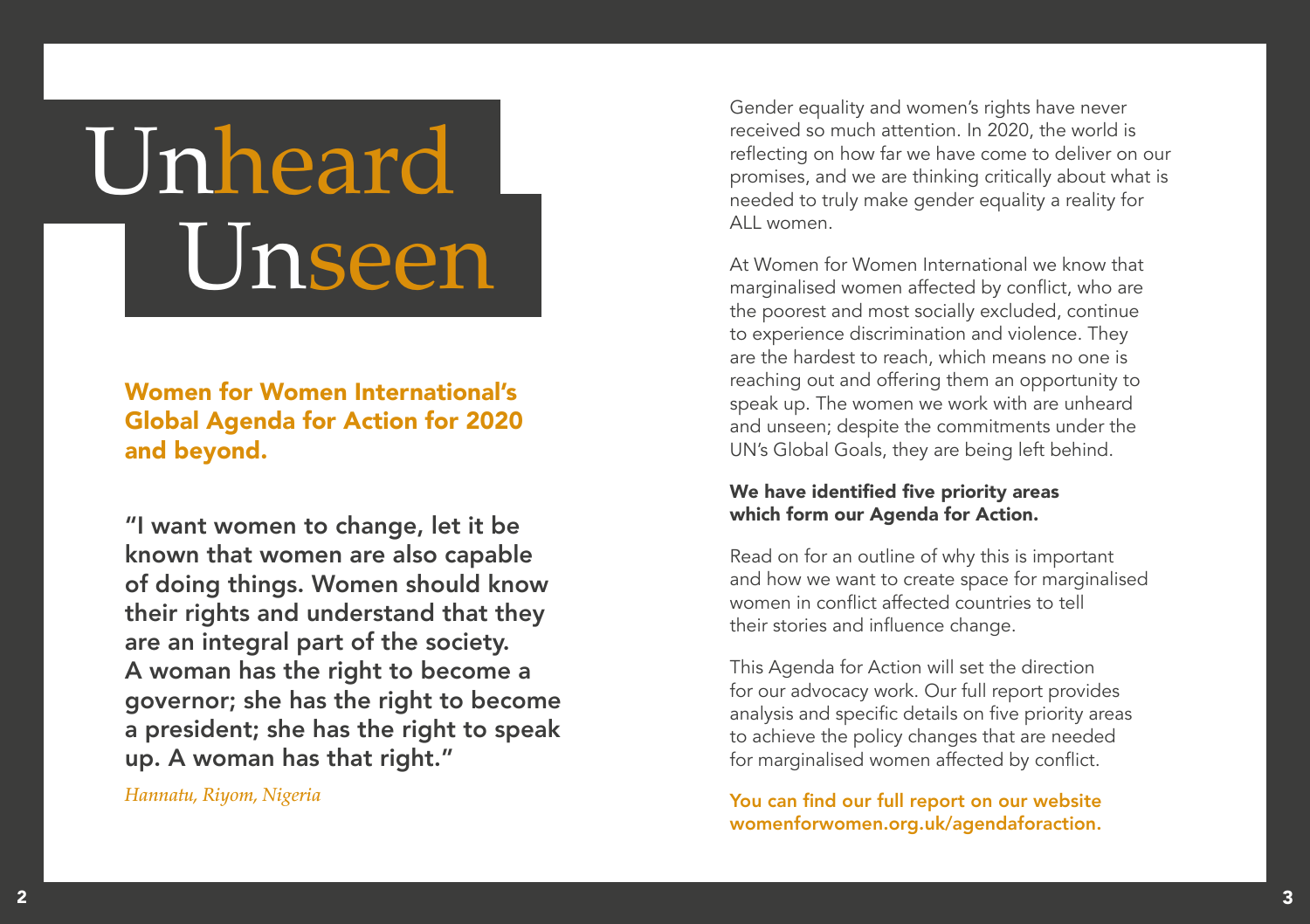## The world today for marginalised women.

The world is changing and with unprecedented levels of fragility and conflict, women are faced with more challenges than ever.

- An estimated 264 million women are living in fragile and conflict affected countries. *[\(Georgetown](https://giwps.georgetown.edu/womens-work-in-fragile-conflict-affected-countries/)  [Institute for Women, Peace and Security, 2019\)](https://giwps.georgetown.edu/womens-work-in-fragile-conflict-affected-countries/)*
- Marginalised women living in extreme poverty have less than \$1.90 a day to live on, with many living far below that threshold. *(The international extreme poverty line is set by the World Bank)*
- 71 million people have been forcibly displaced worldwide (the largest number ever recorded) and half of those are women. *[\(UNHCR, 2018\)](https://www.unhcr.org/globaltrends2018/)*
- More than 70% of women in crisis settings have experienced violence. *[\(Action Aid, 2016\)](https://www.actionaid.org.uk/publications/on-the-frontline-catalysing-womens-leadership-in-humanitarian-action)*
- In 2019, none of the peace agreements reached in UN-led initiatives included provisions for women. *[\(UN Women, 2019\)](https://www.unwomen.org/en/news/stories/2019/10/speech-ed-phumzile-open-debate-on-women-peace-and-security)*



"After the programme, I know that I am a human being and have the same rights like the men in the family and community and I can be free. I have the right to choose, I have rights for work and property and when I advocate for others, I try my best to help women solve their problems."

*Lutfia, Kapisa, Afghanistan*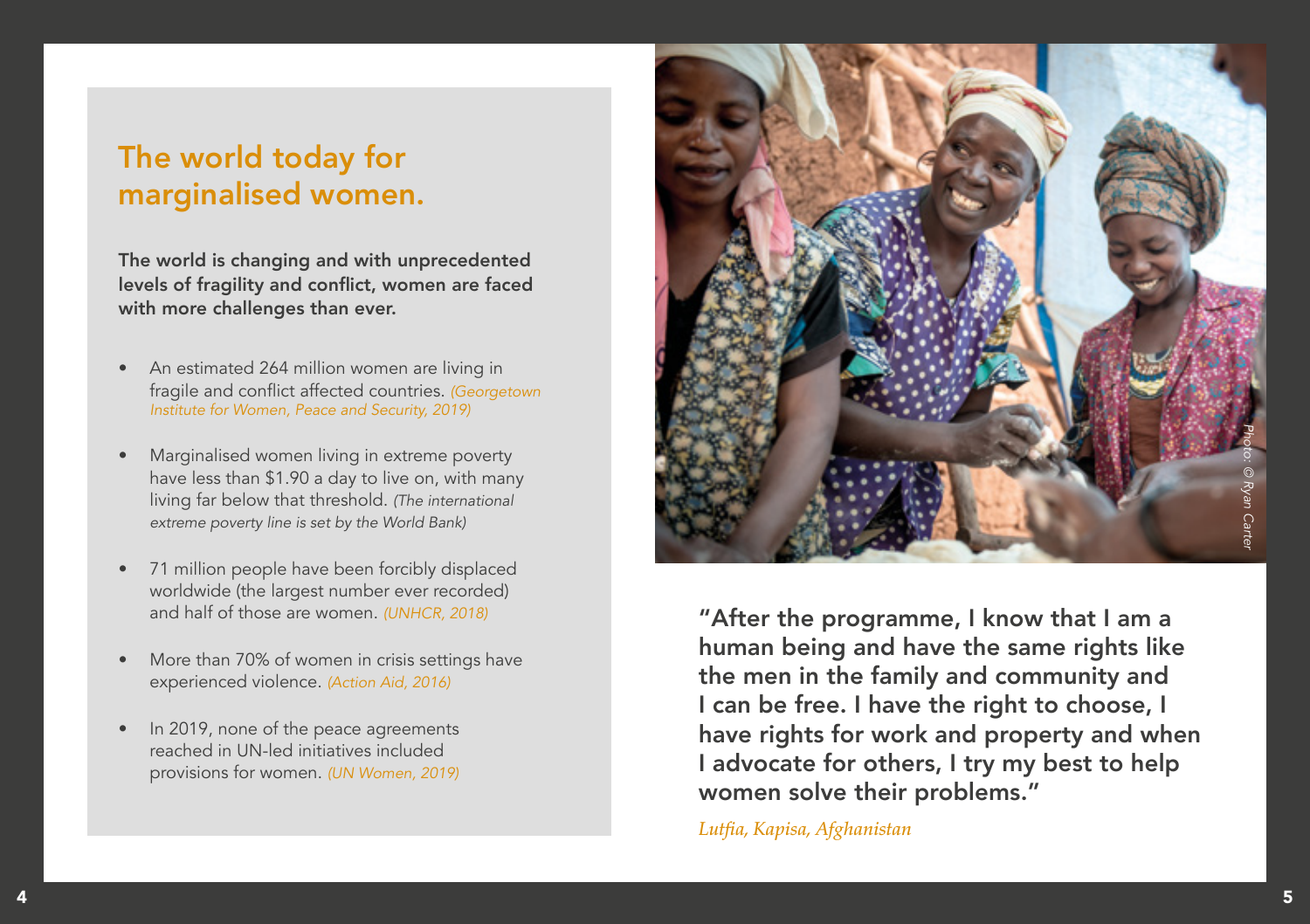"The change I would love to see is girl child education. Let our children become presidents. I would be proud to see that our daughters have become the local government chairperson and another, the president. Our hope is for women to move forward in the nation and not to be left behind."

*Lydia, Jos East, Nigeria* 



## Action Area 1 Make women visible.

## Problem

Women have different experiences, but policy makers often treat them as one group, neglecting the unique realities of the most marginalised women. This means their specific needs are invisible and unaccounted for in key global policy agendas. The UN's Global Goals (also referred to as the Sustainable Development Goals), for example, largely fail to explicitly mention marginalised women. Data collected and used to measure progress of the goals does not go beyond national and top line averages. They do not include information on the hardest to reach and marginalised groups, including women.

## Recommendation

Policy makers must focus explicitly on the needs of the most marginalised women, use disaggregated data that includes the hardest to reach individuals and include unofficial information from organisations working with marginalised women.

## Our Approach

Women for Women International's data shows the realities for women affected by conflict. In support of the implementation of the Global Goals we monitor our contribution towards them and share our progress against specific Goals. In Afghanistan in 2018, for example, 17% of women graduates from our programme reported earning over \$1.90 a day (the international poverty line), compared to only 5% at enrolment (Goal 1). In 2018 in Nigeria, our graduation data showed a 105% increase in test results that measure women's selfconfidence (Goal 5).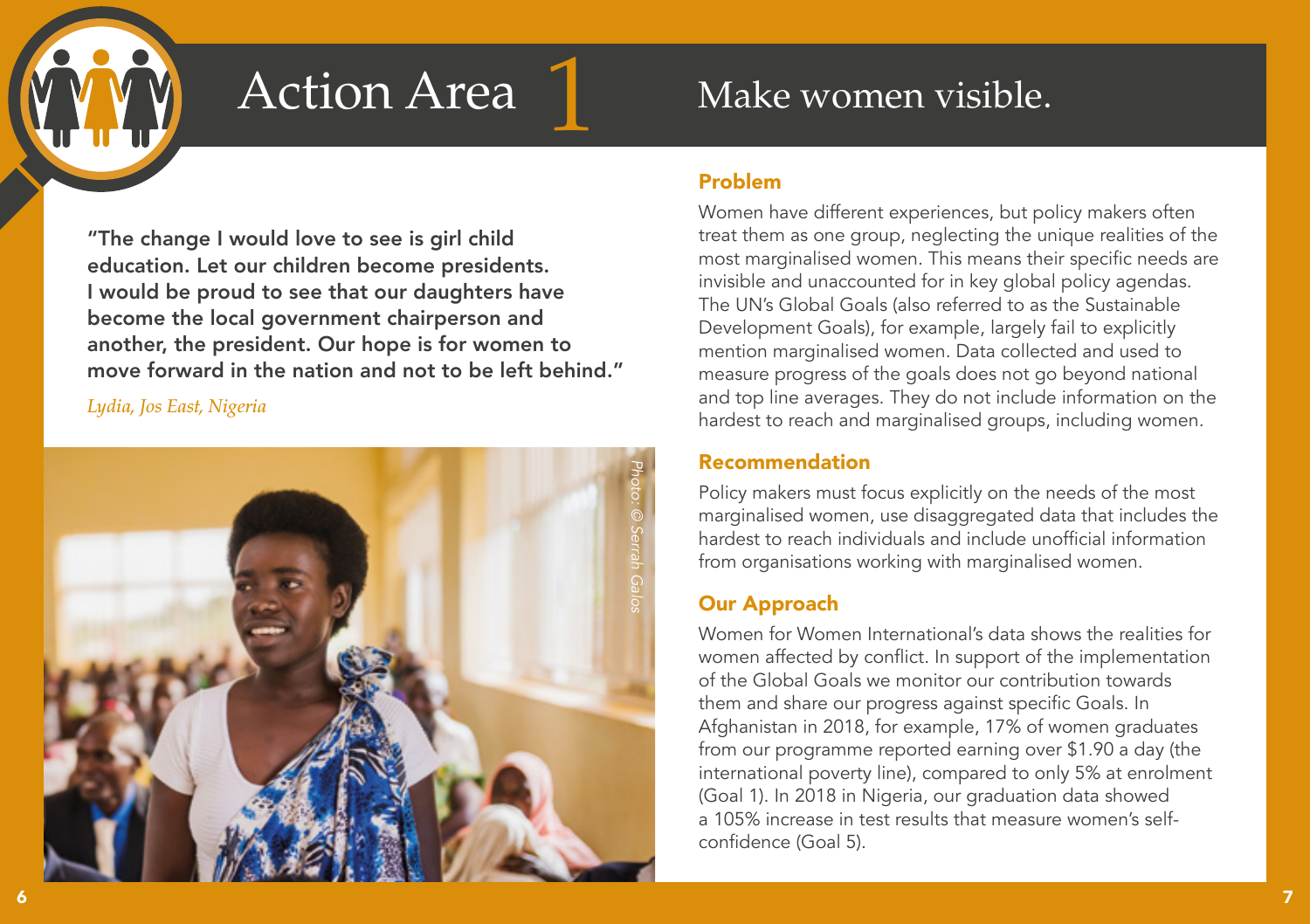

"My hope for the next 5 years is that women would be able to talk to whoever it is and not be intimidated and in government too, we would want women to occupy decision-making positions."

### *Nankyer, Pankshin, Nigeria*



## Action Area 2 Increase coordination to address women's realities.

## Problem

Conflict affects every aspect of women's lives. Harmful social norms are rooted in patriarchal systems that exist in all societies and form barriers to women's power. They may be exacerbated by conflict but they exist before, during and afterwards.

The work of the international community is uncoordinated between the humanitarian, development and peacebuilding sectors. This approach does not reflect the real, interconnected experiences and needs of marginalised women, which are not broken into artificial categories, e.g. 'emergency response' or 'long-term development'.

## Recommendation

The humanitarian, development and peacebuilding sectors need more coordination and a strong gender focus. In order to reflect marginalised women's true experiences, which are primarily influenced by patriarchal systems and their harmful social and gender norms, the different sectors need to work more closely together.

## Our Approach

Women for Women International's work cuts across the humanitarian, development and peacekeeping sectors. We have established ourselves as a convener of organisations across sectors and we aim to create a dialogue about how to improve coordination and ensure there is always a genderfocused approach. By doing so, we are helping to ensure a joined-up strategy that works for the most marginalised women.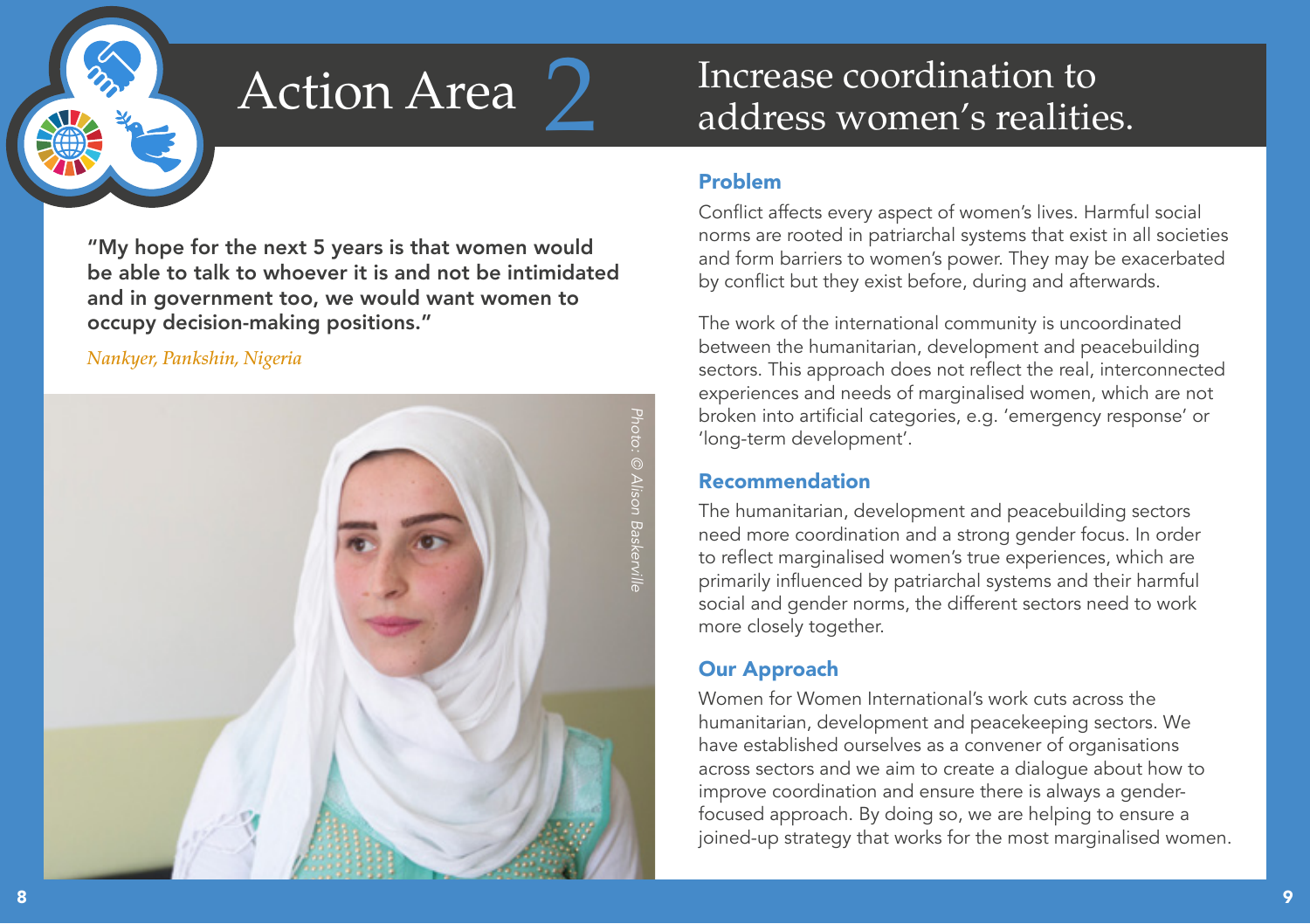# Action Area 3 Listen to women.

"During the Change Agent programme, I learnt many subjects about women's rights, violence against women, advocacy [and] problem analysis at the community level. We now have an action plan that we made based on women problem analysis, and for implementation of it we had several advocacy meetings with high officials. After communicating with them, we were able to solve mine and other women's problems."

### *Maliha, Kapisa, Afghanistan*



## Problem

People in power are not listening to the voices of marginalised women. Despite grand political gestures, women continue to face barriers to their participation in decisions that have a direct impact on their lives.

Government commitments and initiatives will not succeed if marginalised women's voices are not invited to the table and listened to when they get there.

## Recommendation

There are multiple barriers that prevent women and local women's organisations from accessing decision-making spaces, including the obvious lack of funding. Women are key influencers of change and their participation in processes such as peace agreements is vital. Women's voices are needed at all levels of decision-making, from the household to international frameworks.

## Our Approach

Through our Change Agents programme, we provide women with advocacy and leadership training. With these skills, Change Agents form networks and work together to identify problems and barriers in their community and advocate for change.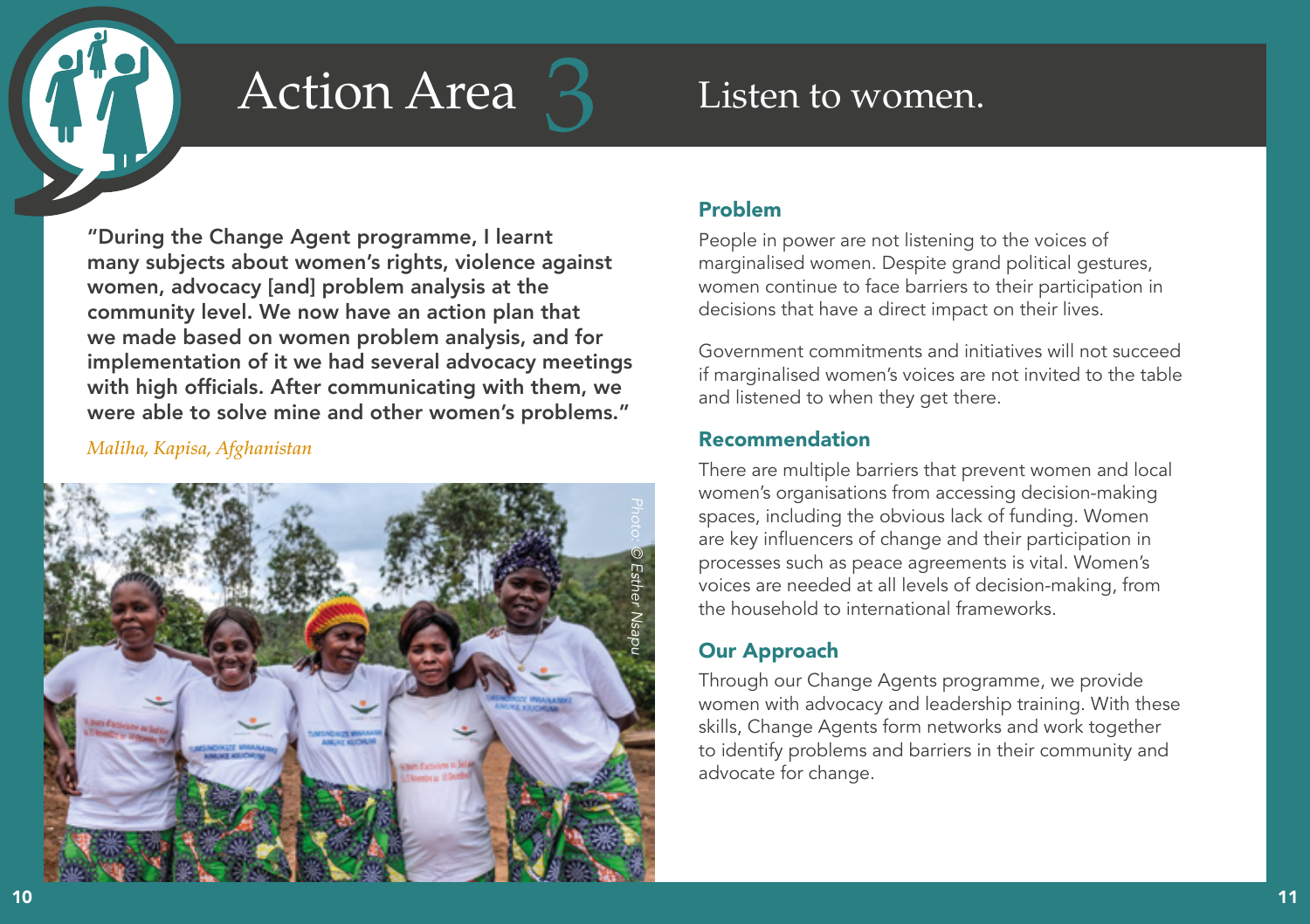## Action Area  $\Lambda$  Prioritise ending violence against women.

"There has been a change in the way the community addresses rape. My neighbour's daughter was raped and people said we should let it go due to the stigma she will face when she grows up; no one will marry her. The case was hushed away. After we got this training, there was another girl, a 4-yearold was raped by a 35-year-old. We went and saw her, we took her to the maternity, they quickly took samples and evidence. Then he was arrested. We supported the parents and encouraged them through the legal proceedings. He has been sentenced to 23 years in prison."

### *Maryam, Jos East, Nigeria*



## Problem

Violence against women is a fundamental barrier to women's power and rights. Women's vulnerability to all forms of violence increases during conflict but is caused by harmful gender norms which existed before conflict. Despite this, international interventions do not prioritise addressing the deep-rooted causes of violence against women.

## Recommendation

Tackling violence against women requires community level change through long-term, holistic and integrated approaches. It is vital to shift attitudes, behaviours and norms in order to tackle the structural causes of violence. Women's needs must be at the centre of this work.

## Our Approach

Women for Women International works with survivors of violence, supporting them to rebuild all aspects of their lives. Our social and economic empowerment curriculum includes a focus on the root causes of violence; women learn about how societal and cultural traditions contribute to violence and how to identify different forms of violence against women.

We also work to address social norms through our Men's Engagement Programme which provides training for male leaders and community members on women's empowerment and challenges harmful attitudes and behaviours.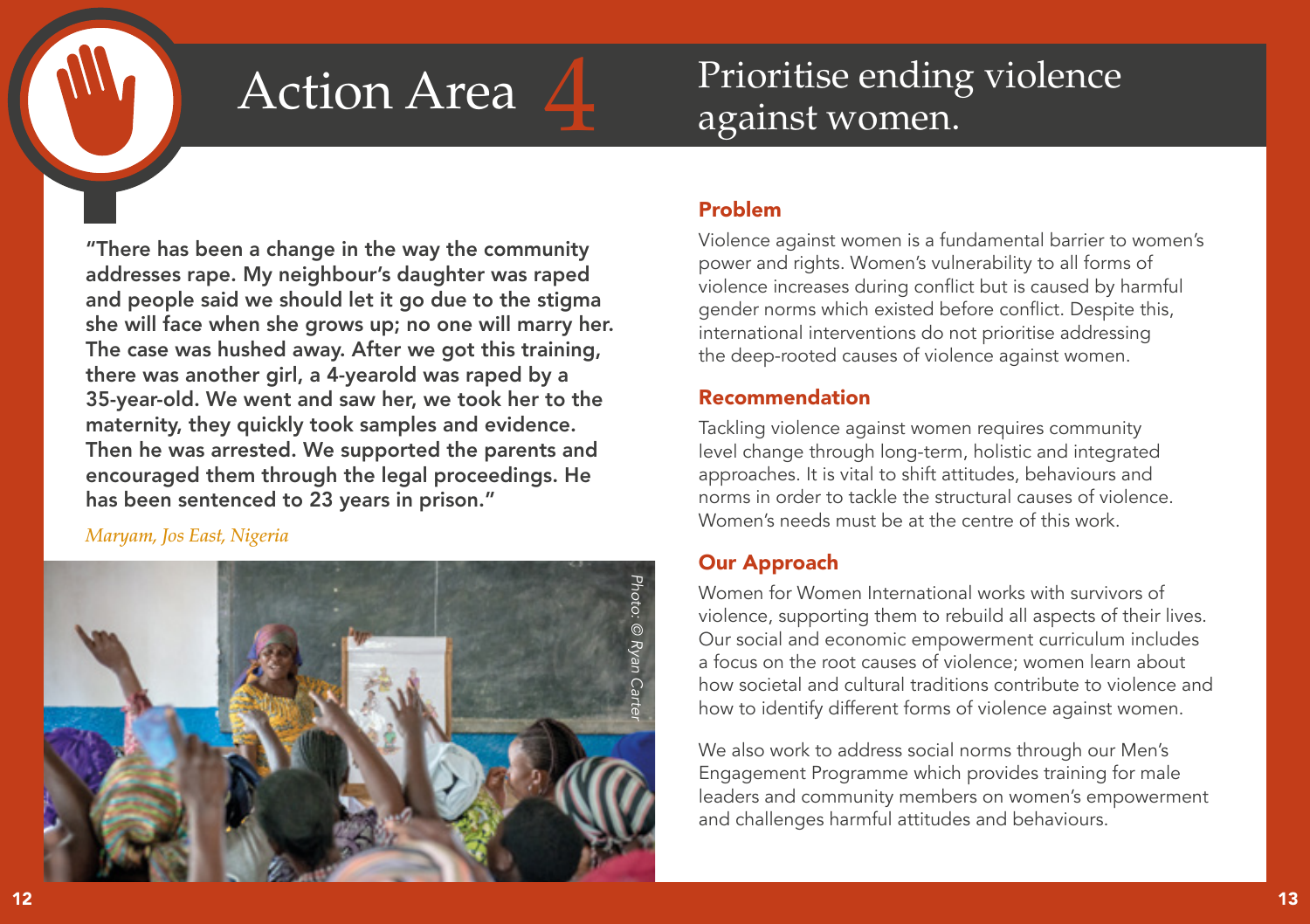

## $Action Area$  Invest in women's economic power.

"In the past in my village, women were denied their inheritance but now we have spoken up. In my family, my mother has three daughters and when the inheritance was shared, none was given to us but later, after I spoke to them, they gave us some part of the inheritance. There are others too who didn't used to give women any share of inheritance but now they have started to." AA4 AA5

### *Lydia, Jos East, Nigeria*



## Problem

Poverty affects women more than men, and the majority of the world's poorest women live in countries affected by conflict. Marginalised women are faced with chronic poverty and structural barriers which prevent them from fulfilling their economic potential. But there is not enough priority and funding given to women's economic power in fragile and conflict-affected countries.

## Recommendation

Women's economic power has the potential to transform women's lives and their communities. For marginalised women to be able to lift themselves out of poverty sustainably, the international community must take an holistic and integrated approach that supports women's social and economic power and work within communities to shift barriers and stereotypes.

## Our Approach

Women for Women International invests in ultra-poor and marginalised women to build the skills, tools and resources they need to transform their own lives and communities.

This approach emphasises both social empowerment to help women overcome barriers to inclusion, and economic empowerment to increase food security, income, savings, and resilience to economic shocks.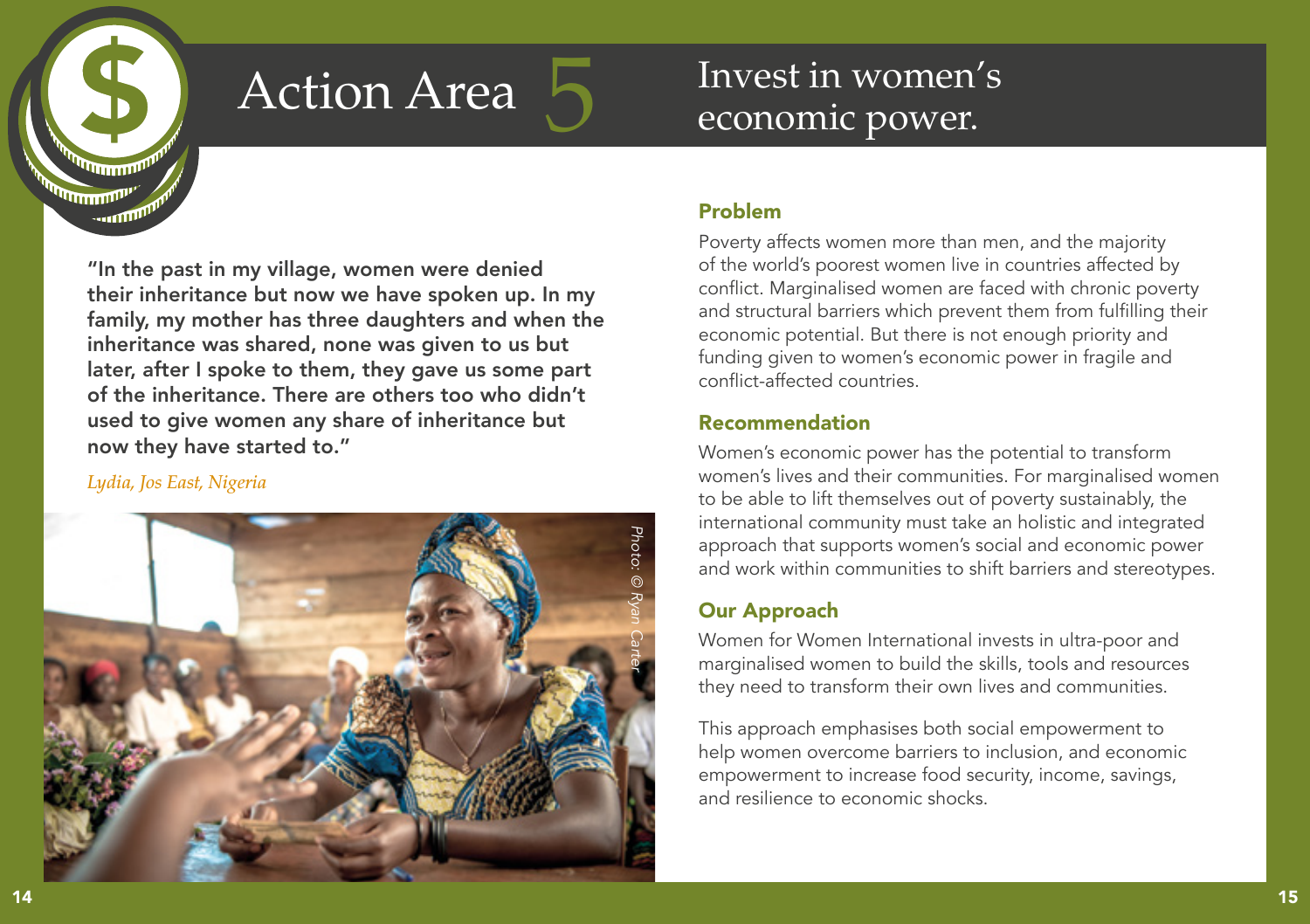## What we are asking from the global community.

### In order to address these priorities, the international community should:

- Include and prioritise the needs of marginalised women in conflict and fragile situations to ensure that they are no longer left behind in the delivery of global commitments.
- Increase partnerships and collaboration across different sectors and put women's rights and gender equality at the centre of all responses.
- Ensure that women's voices are heard at all levels of decision-making through their participation in all decisions that impact their lives.
- Make preventing all forms of violence against women an urgent priority, including through funding.
- Commit to investing in the economic power of marginalised women.

In our Agenda for Action full report, we have identified specific ways in which the international community should implement these recommendations.

Find the report at [womenforwomen.org.uk/](http://womenforwomen.org.uk/agendaforaction
) [agendaforaction](http://womenforwomen.org.uk/agendaforaction
)

## Our commitments to achieving the agenda for action.

To support the international community, Women for Women International makes the following commitments:

- We will highlight the reality for marginalised women and ensure that their specific needs are included and recognised in decision-making processes. We will continue to ensure that we are able to support the most marginalised women by piloting approaches that meet the needs of specific groups of women, including women with disabilities, displaced women and adolescent girls playing the roles of women (as mothers or wives).
- We will build partnerships and bring together influential partners from the humanitarian, development and peacebuilding sectors to champion more coordination and collaboration towards delivering an agenda that works for the most marginalised women.
- We will strengthen the participation of women we work with in our programmes and support their participation in decisionmaking spaces. We will do this by stepping up our funding and innovation of our Change Agents Programme that supports women in advocating for and influencing change in their communities.
- We will continue our advocacy on violence against women to raise awareness of the specific challenges faced by marginalised women. We will also strengthen our programmatic work on the prevention and response to violence against women, including through our Men's Engagement Programme.
- We will increase our investment in women's power to address the structural barriers that impact women's decisionmaking power and access to livelihood opportunities.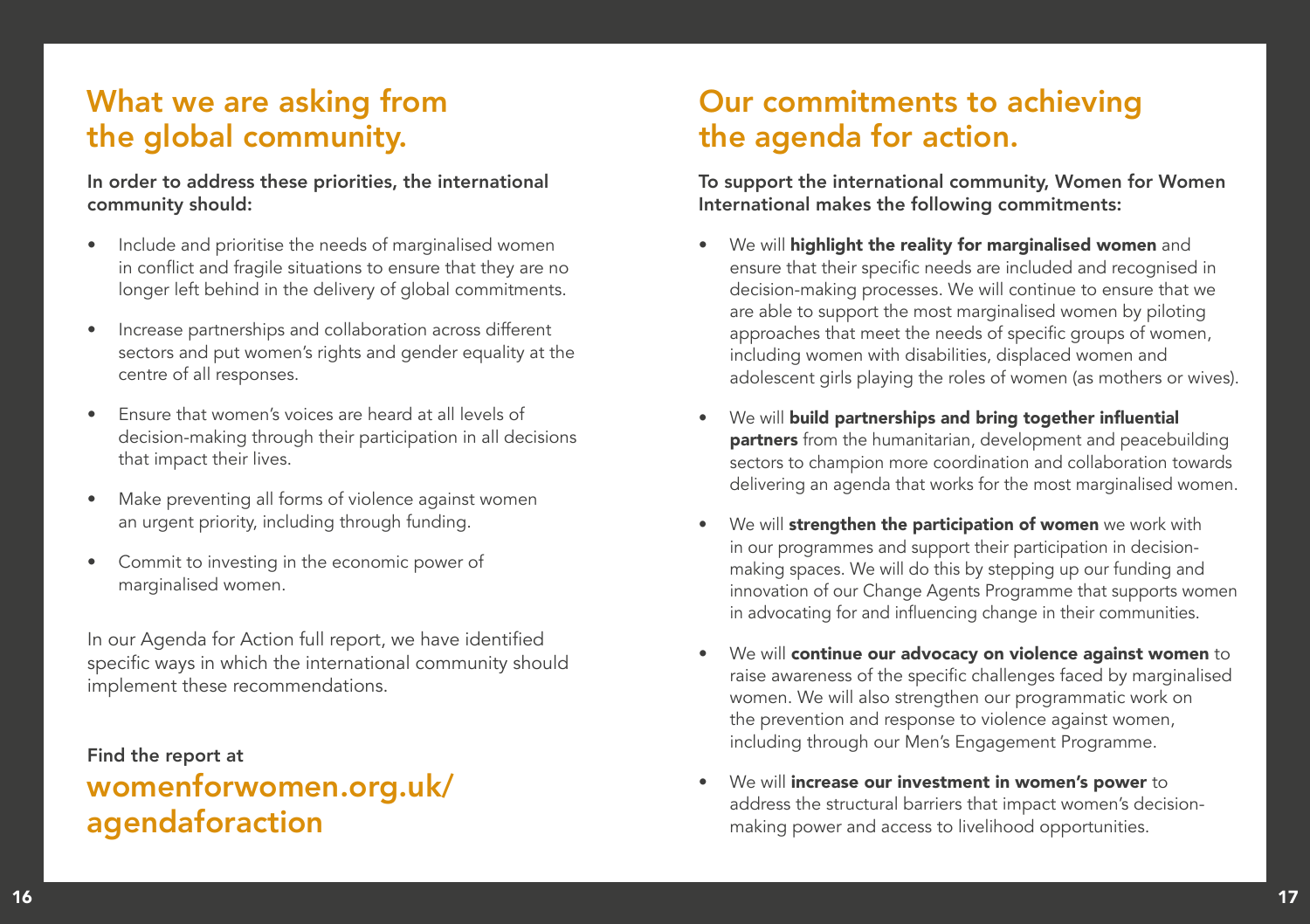## Join Our Movement.

Women for Women International is committed to reach at least one million women by 2030.

### To do this, we need your support:

- Help us to support thousands more women through our year-long training programme, breaking the isolation of war and creating opportunities for sustainable change.
- Partner with us to fund the training of hundreds more Change Agents who will use their skills and local knowledge to advocate within their communities on the challenges that affect them most.
- **Fund us** to train men in countries affected by conflict as allies for women's empowerment through our Men's Engagement Programme.

From sponsoring one woman to supporting our community based advocacy work or Men's Engagement Programme, we will work with you to develop a range of partnership options based on your level of support.

Please get in touch with Julia Hopper, Director, Programme Funding & Partnerships

## [jhopper@womenforwomen.org](mailto:jhopper@womenforwomen.org)

## Further Reading.

Key agendas and frameworks that affect marginalised women in conflict and fragile settings.

- The Beijing Declaration and Platform for Action is a visionary agenda that remains today the most comprehensive framework for women's empowerment and realising the human rights of women and girls everywhere.
- The UN Convention on the Elimination of All Forms of Discrimination Against Women (CEDAW) is an international treaty that focuses on the equality of women and men in all areas of life. The convention has been ratified by 189 states who therefore have an obligation to respect, protect and fulfil women's human rights.
- United Nations Security Council Resolution 1325 marked the first time that the Security Council recognised the disproportionate and unique impact that conflict has on women. As the first resolution to be adopted in the Women, Peace and Security agenda, it recognises the importance of women's participation in all aspects of peace and security including prevention, conflict resolution and peacebuilding.
- The Sustainable Development Goals (SDGs) or Global Goals are a set of goals to achieve peace and prosperity for all by 2030. The Goals were adopted by all UN Member States and are underpinned by a commitment to Leave No One Behind.